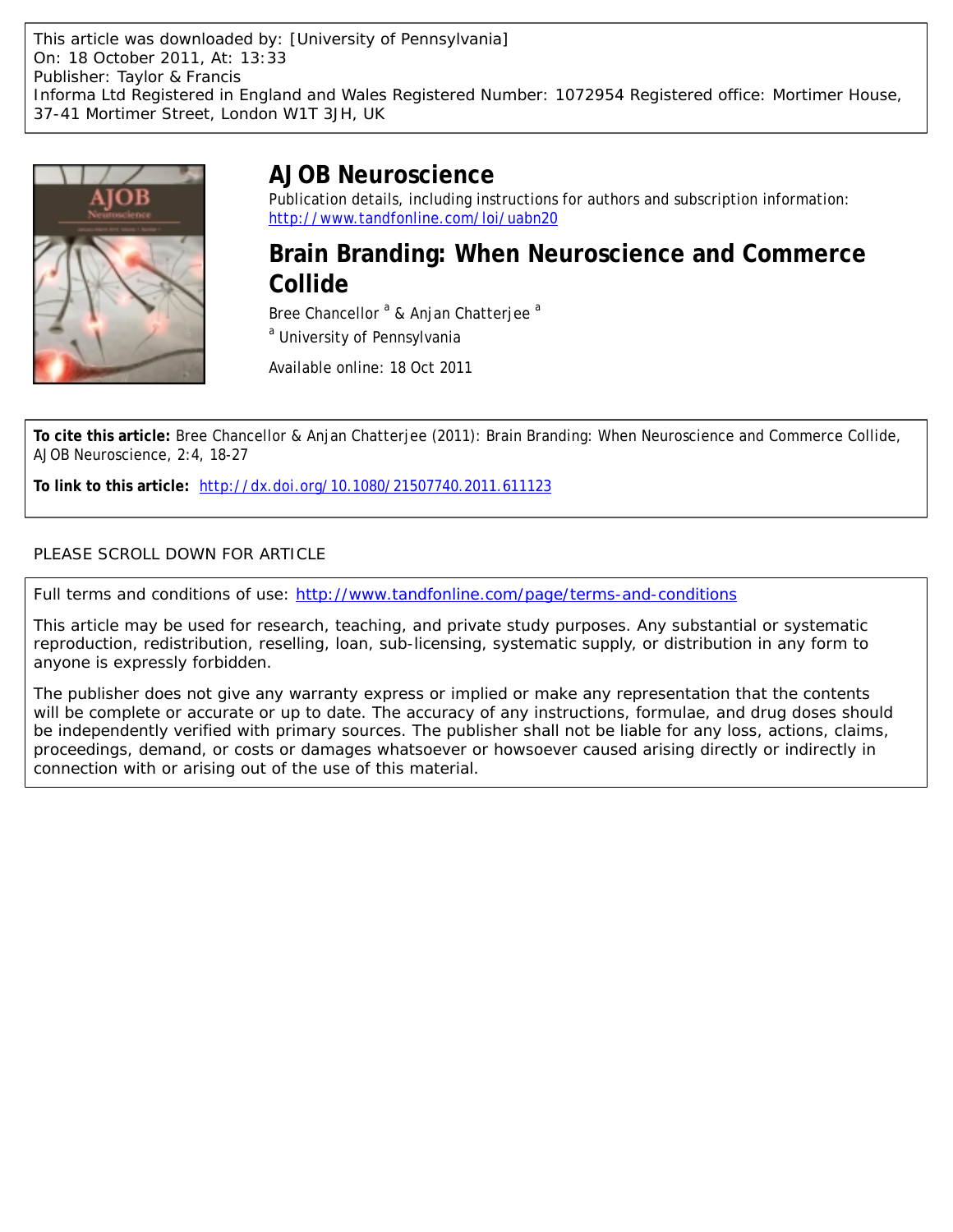#### *Target Article*

# Brain Branding: When Neuroscience and Commerce Collide

**Bree Chancellor, University of Pennsylvania Anjan Chatterjee,** University of Pennsylvania

Products that align themselves with basic and clinical neurosciences do well in the market. There are reasons to be wary about such "brain branding" when commercial interests threaten to compromise scientific and clinical values. We describe three concerns. The first, exemplified in drug development and dissemination, is of the insidious effects of blurred boundaries between academia and industry. The second, exemplified by the sale of brain fitness products, is of commerce getting ahead of the motivating science. The third, exemplified by some functional imaging practices, is of the misuse of neuroscience in marketing technology. We propose three reasons for why brain branding appears to work. First is the seductive allure of neuroscience as providing seemingly deeper explanations of complex phenomena. The second is the persuasive power of pictures, which converges with the allure of neuroscience in brain imaging. The third is the context in which many physicians and patients find themselves. The relative lack of control over the course of chronic diseases may dispose physicians and patients to believe claims made by companies that align themselves with neuroscience. We outline circumstances when clinicians, patients, and consumers should question the usefulness of diagnostic tools and therapeutic interventions.

**Keywords**: brain games, marketing, neuroethics, neuroimaging, neurotechnology, SPECT scan

Brains make money. Increasingly, commercial products align themselves with basic and clinical neuroscience research (Lynch 2009). Recognizing this trend, the Neurotechnology Industry Organization (NIO), a recently created trade group, "is working on programs that could translate into millions of dollars to your company's bottom-line and billions of dollars for commercial neuroscience" (NIO 2010). Certainly, we should celebrate the fact that neuroscience is coming of age and delivering on the promise of innovative technologies that will have an impact on the way that we diagnose and treat disease. However, we should also be wary of promises likely to fall short. In this article, we review some reasons these promises should be viewed with skepticism. These situations involve potential conflicts between values motivating bench and clinical science and those that drive the market.

Scientists ideally believe in the value of knowledge and advancing our understanding of the world. Social value is added when this knowledge is translated into precise diagnostic tools and effective therapies. Commercial value is added when these technologies are sold in an open market. Here, in the context of clinical neuroscience, we consider how commercial values can undermine scientific and social values. The concerns we raise are by no means confined to clinical neuroscience. In some form, they exist in all divisions of medicine. However, the tremendous growth of neuroscience knowledge in recent years, the hold that neuroscience has on the public imagination, and the vulnerability of the population in need of neuroscience technologies,

combined with potentially huge financial gains, give "brain brands" a special place in this evolving market.

We start with the principle that diagnostic tools and therapeutic interventions should conform to professional standards of care, and ideally they should be grounded in clinical and scientific evidence. Products sold in violation of this principle are suspect. Such violations arouse three kinds of concern. One concern is simply that blurring boundaries between academia and industry can insidiously compromise scientific and clinical standards. The second concern is that marketing can get ahead of the science; that is, neuroscience is used prematurely as a marketing tool to sell products. The third concern is that products can be sold by misusing neuroscience. We offer examples of each of these concerns. Our goal here is not to diminish the excitement over current and potential medical uses of neuroscience. Our goal is to highlight brain-branding practices of which we might be wary. Furthermore, we consider why people buy into brain branding claims even when caution is called for.

#### **BLURRING BOUNDARIES BETWEEN ACADEMIA AND INDUSTRY**

Neuropsychiatry drugs such as Zoloft and Ritalin represent some of the first and most successful of the "brain brands." These and other incredibly successful pharmaceutical brands developed since 1980, when the Bayh–Dole Act allowed universities to retain ownership of patents generated from federally funded research, are products of a

Address correspondence to Anjan Chatterjee, M.D., Department of Neurology, The University of Pennsylvania, 3 West Gates, 3400 Spruce Street, Philadelphia, PA 19104, USA. E-mail: anjan@mail.med.upenn.edu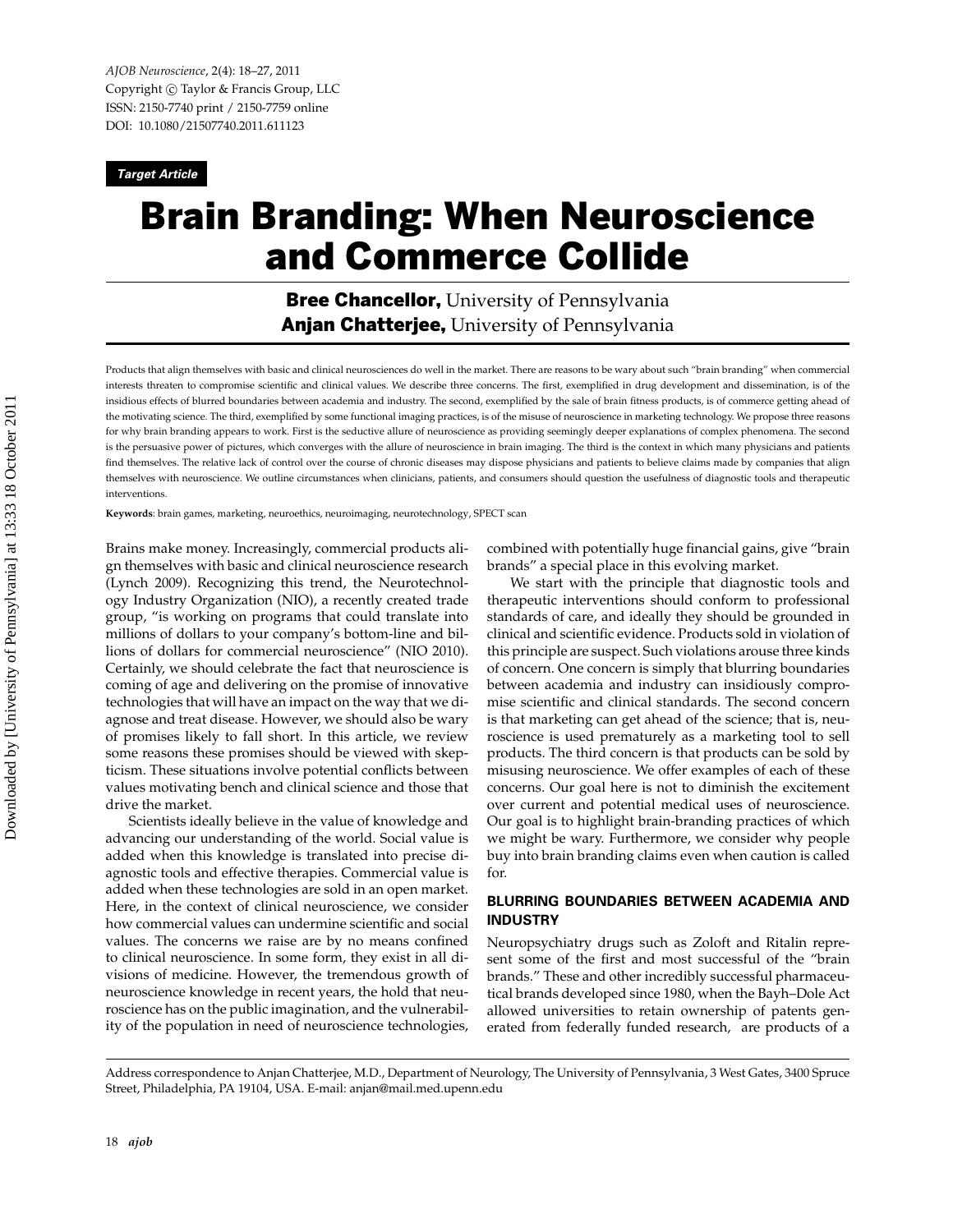complex and evolving relationship between academia and industry. By 2000, industry's share of investment in biomedical research grew from 32% to 62%, while the federal government's share fell inversely (Bekelman, Li, and Gross 2003). Neuroscience funding followed these trends, with industry funding growing from 52% to 58% between 1995 and 2005 (Dorsey et al. 2006). More generally, by the mid 1990s, more than 90% of life sciences companies were involved in academic research, and 68% of universities held equity in companies that sponsored their faculty (Blumenthal 2003). As of 2003, one-quarter of academic biomedical investigators were sponsored by industry, and one-third had personal financial ties with industry (Bekelman, Li, and Gross 2003).

Academic–industry collaborations can be extremely beneficial. Working synergistically, these collaborations have been instrumental in producing several effective drugs (Chin-Dusting et al. 2005; Maxwell 1990). Multimilliondollar partnerships between academic neuroscience research and industry are currently under way. For example, the University of Maryland received \$24 million from the pharmaceutical company Novartis (Basel, Switzerland) to collaborate in investigating treatments for schizophrenia (University of Maryland Medical Center 1999). Under optimal circumstances commercial interests need not compromise scientific and clinical values. Unfortunately, optimal circumstances are not always the rule.

Academic–industry links can compromise scientific integrity in several ways. They can bias scientific research, have undue influence on clinical practice, and introduce other forms of conflict of interest. Studies sponsored by industry are almost four times as likely to restrict sharing their data and to report pro-industry conclusions (Bekelman, Li, and Gross 2003; Lexchin et al. 2003). Clinical trials often report incomplete or biased results (Rising, Bacchetti, and Bero 2008). For example, 51% of Food and Drug Administration (FDA) trials on 12 antidepressant medications had positive results, while 94% of published trials considered the drugs favorably (Turner et al. 2008). The reasons for these publication biases are not always clear. Perhaps in response to these concerns, Pharmaceutical Research and Manufacturers of America (PhRMA) is setting up a clinical studies results database that is designed to be widely accessible and with results presented in a standardized format (ClinicalStudyResults 2010). This database is not designed to replace the FDA, but is motivated by a desire for full scientific disclosure.

The integrity of academic literature can be compromised in other ways. For example, some physicians accept authorship of scientific papers drafted by ghostwriters working for drug companies (Gøtzsche et al. 2009). In the past, this practice occurred in about 10% of published articles (Flanagin et al. 1998; Mowatt et al. 2002). Healy, a psychiatrist quoted in (Collier 2009), says, "The biggest problem isn't the ghostwriting, per se, but the lack of access to raw data to check against the conclusions." For publicly funded research, access to the raw data is on the rise as agencies like the U.S. National Institutes of Health require that the raw

data from publicly funded clinical trials be placed in a registry that has met criteria established by the World Health Organization and the International Committee of Medical Journals Editors (Collier 2009). Beyond the issue of data access is the fact that the article may be biased by industry's financial interest in the outcome.

Today's medical journals are not only vehicles of academic exchange. They are filled with advertisements intended to influence clinical practice. A recent study of psychiatric drug advertisements in 69 medical journals examined the availability of sources cited and the accuracy of the claims. Just over half of the advertisements' claims provided no attainable source. When sources were found for claims of drug efficacy, they were only supported by the sources on 53.2% of occasions (Speilmans 2008).

Industry can influence clinical practice in ways that are of concern. A 2001 national survey found that 96% of off-label neuropsychiatric drug prescriptions written had little or no scientific support (Radley, Finkelstein, and Stafford 2006). Fines have been levied on drug companies for improperly promoting neuropsychiatric drugs (Mello, Studdert, and Brennan 2009). Pfizer's recent \$2.3 billion settlement for such alleged marketing practices was its fourth fine since 2002 (Harris 2009). Other channels of industry influence on clinical practice can be insidious. A 2003–2004 national survey found that 94% of responding physicians interacted with the pharmaceutical industry. They received free meals (83%), drug samples (78%), support for continuing medical education (35%) and payments for lectures or clinical trials (28%) (Campbell et al. 2007).While most physicians think that gifts do not influence their behavior, the data suggest otherwise (Harris 2009; Wazana 2000). Physicians who receive free drug samples are more likely to prescribe expensive and newer drugs without basing these decisions on accurate medical information (Wazana 2000). Physicians who engage in educational events sponsored by industry, or have their travel expenses subsidized by industry, are more likely to prescribe the sponsor's drugs over competitors (Wazana 2000). Physicians that receive research funding and honoraria and interact with pharmaceutical representatives are more likely to request that their sponsor's drug be added to their hospital's formulary (Chren and Landefeld 1994).

Academic "thought leaders" with potential conflicts of interest can have a profound impact on treatment practices by influencing diagnostic norms. Diagnosing many neuropsychiatric disorders lacks precision, in part because these pathologic conditions do not often have clear and causally linked biomarkers. This lack of diagnostic precision can be of concern if the people who establish disease criteria and treatment guidelines have close ties to industry. Of the 170 panel members who contributed to *DSM–IV* (1994) and *DSM–IV–TR* (2000), 56% reported one or more financial associations with the pharmaceutical industry (Cosgrove et al. 2006). The entire panels on mood disorders  $(n = 8)$ and schizophrenia and other psychotic disorders  $(n = 7)$  reported financial ties to industry (Cosgrove et al. 2006). Of the 20 authors of clinical practice guidelines for schizophrenia,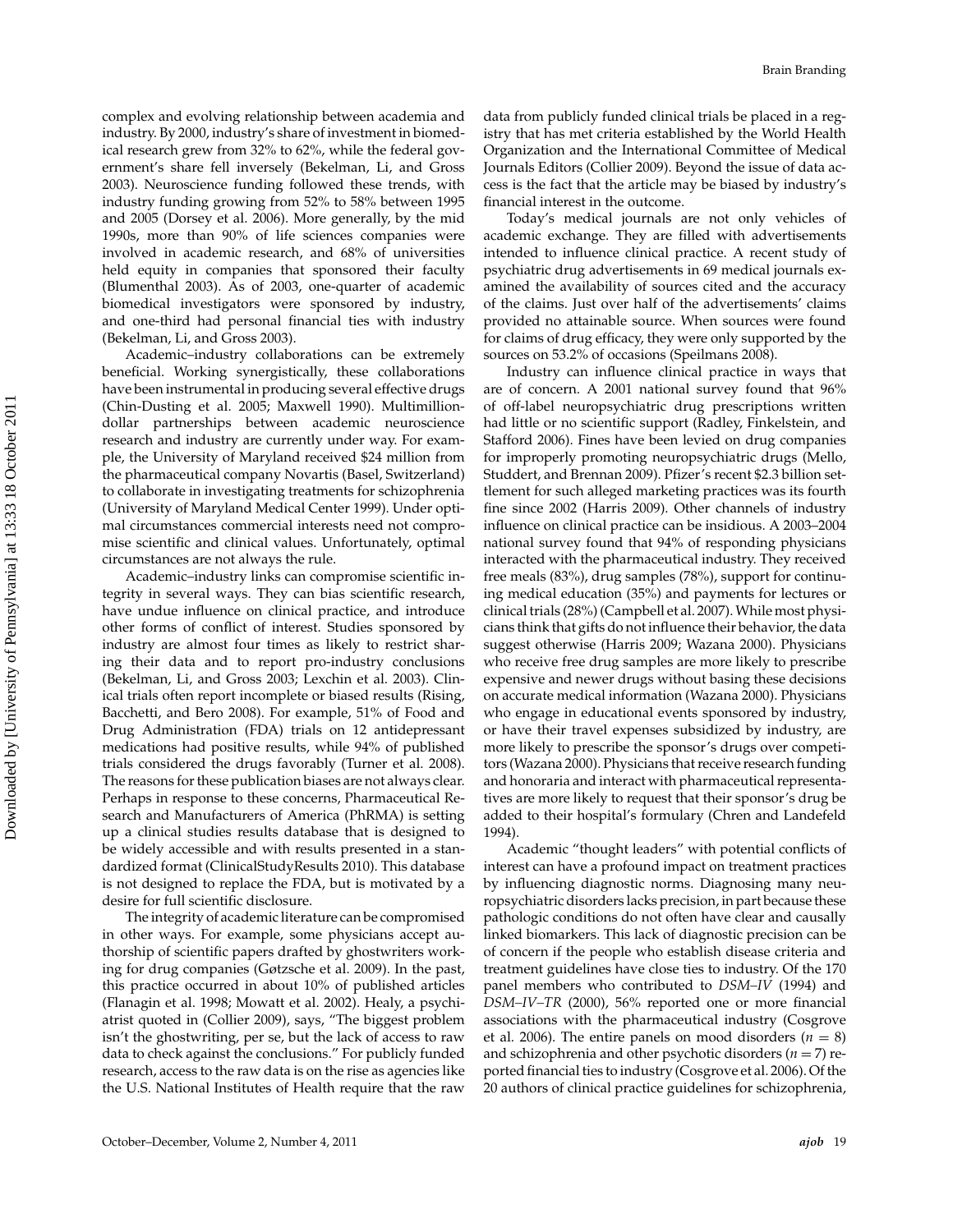bipolar disorder, and major depressive disorder, 90% had at least one *undisclosed* financial tie to companies selling drugs that were explicitly or implicitly identified in the guidelines (Cosgrove et al. 2009). Psychological research suggests that individuals are often unaware of how their affiliations can bias their decisions (Moore, Tanlu, and Bazerman 2010).

Neuropsychiatric drugs are developed and sold in a context where boundaries between academia and industry have become blurred. We are not suggesting that such close ties are problematic in principle. However, in some cases the result of these blurring boundaries is biased scientific literature and concerning clinical practices. Recently, PhRMA has published guidelines to mitigate the influence of commercial interests on the integrity of academic literature and clinical practices. However, because these guidelines remain voluntary, they should be taken with a "big grain of salt" (Goldstein 2009). While high-profile incidents receive considerable media attention, some question the pervasiveness of these compromises (Stossel 2005). Conflict of interest regulation in the extreme can itself be counterproductive to medical innovation and research (Stossel 2007). Ultimately, it is bias rather than conflict of interest that is the cause for concern, and bias is much harder to identify (Schwid and Gross 2005). For example, a neuropsychiatrist developing practice guidelines may have financial ties to a drug company, constituting a conflict of interest. But this conflict is not a problem unless it biases recommendations, and colleagues remain unaware of these ties. Neuroscientists and physicians should be vigilant about the ways in which the development and marketing of brain-branded drugs can compromise scientific values and clinical practices.

## **THE PREMATURE USE OF NEUROSCIENCE IN THE MARKETPLACE**

We focused on pharmaceutical companies in discussing the insidious effects of blurring boundaries between academia and industry. The development and deployment of pharmaceuticals are highly regulated. A different kind of concern arises with unregulated health care products introduced into the marketplace before evidence of their efficacy has been established. Prime examples of such products are cognitive software programs. These "brain fitness" programs target clinical populations, but are not subject to regulations and standards associated with traditional medical interventions.

Currently, about 30 million people have dementia worldwide. Given that older people are deeply concerned about cognitive decline (Connell, Scott Roberts, and McLaughlin 2007) and treatments for dementia have limited efficacy, anything that could stave off this decline is desirable. Any such intervention would also be poised to make a substantial profit. This is where brain fitness programs come in.

The rationale for brain fitness programs rests on observations that active mental engagement is associated with decreased cognitive decline (Verghese et al. 2003) and that adult brains are more plastic than previously appreciated (Lie et al. 2004). For example, the hippocampus has neurogenerative capabilities well into adulthood, suggesting that memory systems are subject to ongoing modulation (Kitabatake et al. 2007). Thus, it is plausible that behavioral interventions that promote such modulation would benefit people with cognitive decline.

The current evidence suggests that behavioral interventions can improve cognitive performance in adults including the elderly, and these gains can be maintained for several years (Schmiedek 2010). "Positive transfer" or the transfer of trained abilities to other domains is typically limited (Owen 2010). For training to significantly impact lives, it must not only improve skills relevant to the task, but also improve abilities that translate into something useful in people's everyday lives. Two recent studies did demonstrate some positive transfer across domains. One study  $(n = 49)$  employing mindfulness meditation showed that brief, 20 minute sessions of meditative focus on breath improved visuo-spatial processing, working memory, executive functioning, and attention (Zeidan 2010). A second study showed that 100 days of intensive one-hour-long cognitive training using software and pen-and-paper working memory, processing speed, and episodic memory tasks showed improvements in tasks similar to those practiced (Schmiedek 2010). Whether these improvements would be maintained over time remains to be seen.

Despite these recent findings and the plausibility of the hypothesis that behavioral interventions might halt or reverse cognitive decline, direct, reliable evidence in support of the efficacy of brain software programs is sparse. A recent meta-analysis of the existing data on brain fitness programs points out several common shortcomings in this research (Papp, Walsh, and Snyder 2009). These shortcomings include the fact that definition of what constitutes adequate improvement is lacking, follow-up times are limited, active matched control conditions are often missing, and few outcome measures show changes in people's daily activities.

A major limitation of most research on brain fitness programs is that much of the research on cognitive software is sponsored by the companies themselves and is conducted by authors with a financial stake in the outcome of the studies reported. For example, one of the first studies using Posit Science (San Fransisco, CA) software reported modest improvements with trained auditory memory among older non-demented participants. The authors reported that the effect generalized to nontrained neuropsychological tests and was sustained for 3 months. All 10 authors held stock or options in the company and most of them worked for the company (Mahncke et al. 2006). The paper was published in *Proceedings of the National Academy of Sciences* (PNAS) as a "communication" by the senior author, Michael Merzenich, who is a founder of the company. Such papers are not subject to the rigors of the traditional peer-review process. As of January 1, 2009, PNAS no longer consider submissions using this route if the academy member or coauthors disclose a significant financial conflict of interest. A subsequent larger study ( $n = 487$ ) also reported modest improvement in auditory memory (Smith et al. 2009). To its credit, this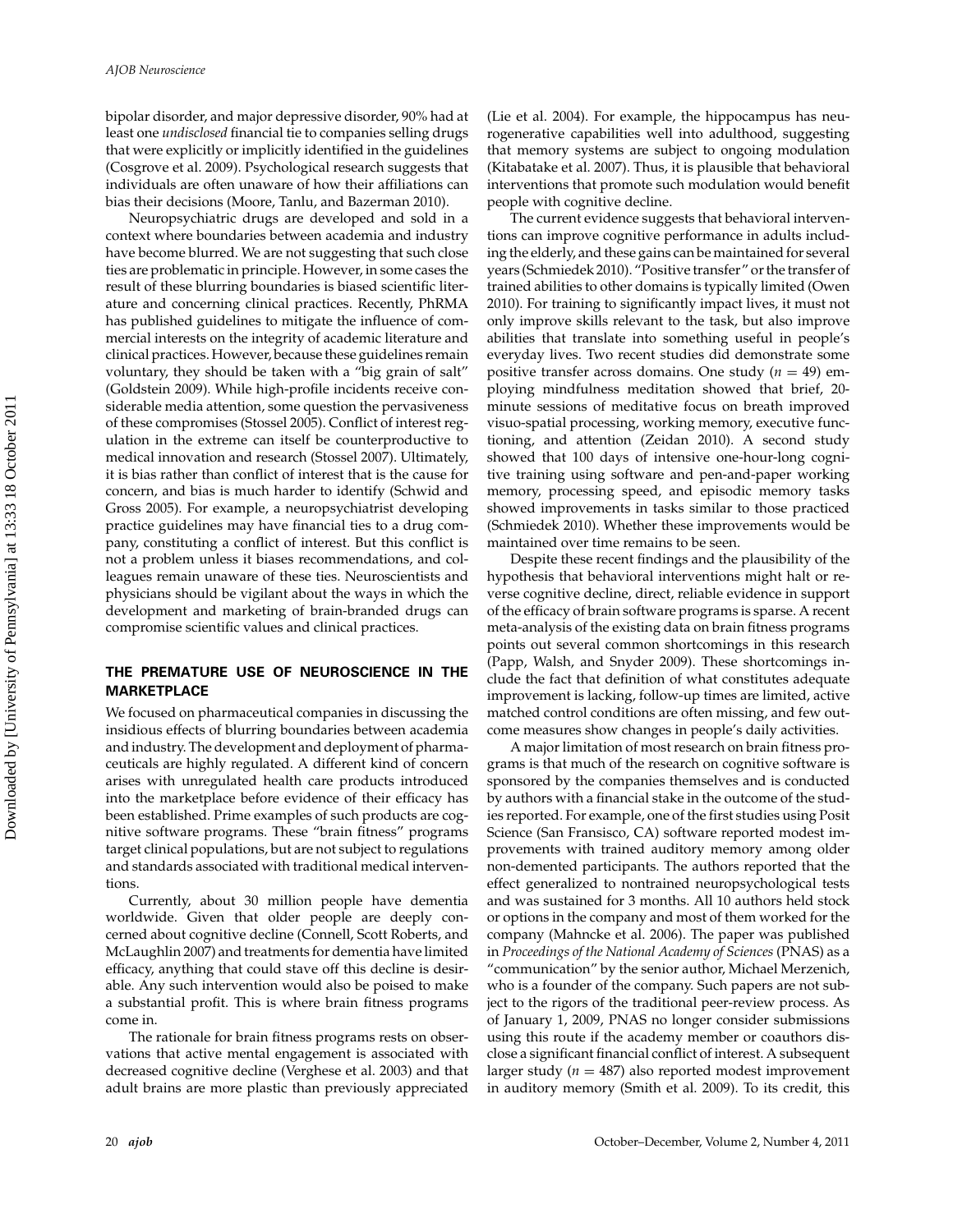study included an active control group. The two principle co-investigators were not employed by and did not hold equity in the company. However, Posit Science funded the study, and three authors received consulting fees and a fourth held stock options and was employed by Posit Science, again raising the specter of bias in the study. The program currently sells commercially for \$395 for a one-user version and \$495 for a two-user version. Of course, it does not necessarily follow that researchers with financial conflicts of interest will by definition produce biased results. However, it would be helpful in making efficacy assessments to have more studies conducted with specific brain fitness programs by investigators with no financial interest in the product's commercial success.

In addition to shortcomings of research methods, many studies in which subjects train using brain fitness software fail to show that training generalizes to abilities outside the tasks trained. One of the largest studies on brain fitness software, a trial on cognitive training with 2,832 participants, showed that memory training and speed of processing training provided some benefits within the domains trained but the benefits did not consistently generalize to other domains (Willis et al. 2006). However, reasoning training with a live instructor improved instrumental activities of daily living. Notably, some of the benefits in instrumental activities of daily living were sustained 5 years after the training. Identifying characteristics (such as higher education and age) that predict response to training is critical, and active research on this question is underway (Langbaum et al. 2009). In the largest and most recent study to date, more than 11,000 participants enrolled in a 6-week online brain fitness program. The game was designed to improve reasoning, memory, planning, visuospatial skills, and attention. The authors found that participants improved on each of these cognitive areas, but there was no generalization to untrained tasks, even those that were closely related to the cognitive domains being trained (Owen et al. 2010).

Brain fitness companies employ several tactics to divert attention away from the limited evidence of efficacy for their products. They align their programs with related, even if not directly applicable, neuroscience findings. MindSparke Brain Fitness, sold by "Mind Evolve" (Minneapolis, MN), founded by a philosopher, aligns its product with research showing that software-based training improves working memory and "fluid intelligence" (Jaeggi et al. 2008; Klingberg et al. 2005; Mind Evolve 2009). The company claims that this is the only brain fitness product proven to improve intelligence. The original study included a very demanding working memory task, which minimized the ability of participants to develop automatic and task specific strategies. Mind Evolve claims that training for 30 minutes per day with its program increases working memory by 50% to 80%, and increases "fluid intelligence" by more than 40% in less than 20 days (Mind Evolve 2009). Whether or not these claims are true remains uncertain, since the software being sold is an adaptation of what was used in the original study. It is not obvious that the software scales difficulty in a way that the original investigators thought was critical for the effects that they reported. The study sponsored by Posit Science assessing the impact of 40 hours of training with Brain Fitness in healthy elderly adults found improvements in auditory processing speed and attention (Smith et al. 2009). From these findings, the company claims that the program produces "an improvement in memory equivalent to approximately 10-years" (Posit Science 2009). R. Petersen notes that Posit Science has not thus far tested the longevity of the Brain Fitness improvements past 3 months and questions the real-world significance of their outcomes (quoted in Ellison 2007).

Other companies cite peer-reviewed research involving company software, but their claims do not always match the actual findings. CogniFit (New York, NY), producer of "personalized brain fitness," states that "99.9% of 972 users showed improvement in at least one cognitive ability after eight weeks training" and that subjects improved an average of eight abilities (CogniFit 2009). The study in which the software was featured tested the impact of insomnia on cognitive capacity and did not assess whether the software improved cognition (Haimov, Hanuka, and Horowitz 2008). Other studies cited on the company website are in abstract form and to date are not published in peer-reviewed journals. As such, they are not subject to the kind of scientific scrutiny that is helpful in determining the usefulness of such interventions.

Companies that sell brain fitness software programs enhance their credibility by relying on the authority of scientists that design the products or others that have company affiliation. Lumosity (San Francisco, CA) has a scientific advisory board of academicians from Stanford, CA, and the University of California–San Francisco. The company claims that its training improves memory and attention, but no scientific data using the actual software are offered (Lumos 2009). Nintendo (Kyoto, Japan) uses this approach to great effect. According to its website, more than 10 million people worldwide include playing Brain Age games in their daily lives (Nintendo 2009). According to Nintendo, Ryuta Kawashima, a neuroscientist who specializes in brain imaging, inspired Brain Age and is featured in the game. He claims that daily training with these games helps prevent cognitive decline because it enhances blood flow to the prefrontal cortex. These claims are derived from a study of 32 people with Alzheimer's disease. Half the participants were given reading and math tasks and the other half, no intervention. The training group, unlike the control group, showed improvements on assessments of frontal lobe functions and were observed to be more communicative than before the intervention (Kawashima et al. 2005). However, the authors acknowledge that they could not determine the role of social and emotional factors resulting from the special attention given to the treatment group over the 6 months of the study. The same treatment has since been introduced in more than 300 nursing homes in Japan (Fuyuno 2007). Kawashima says he uses the royalties from the game on his research and is not interested in conducting more detailed studies on the effects of the game (Fuyuno 2007).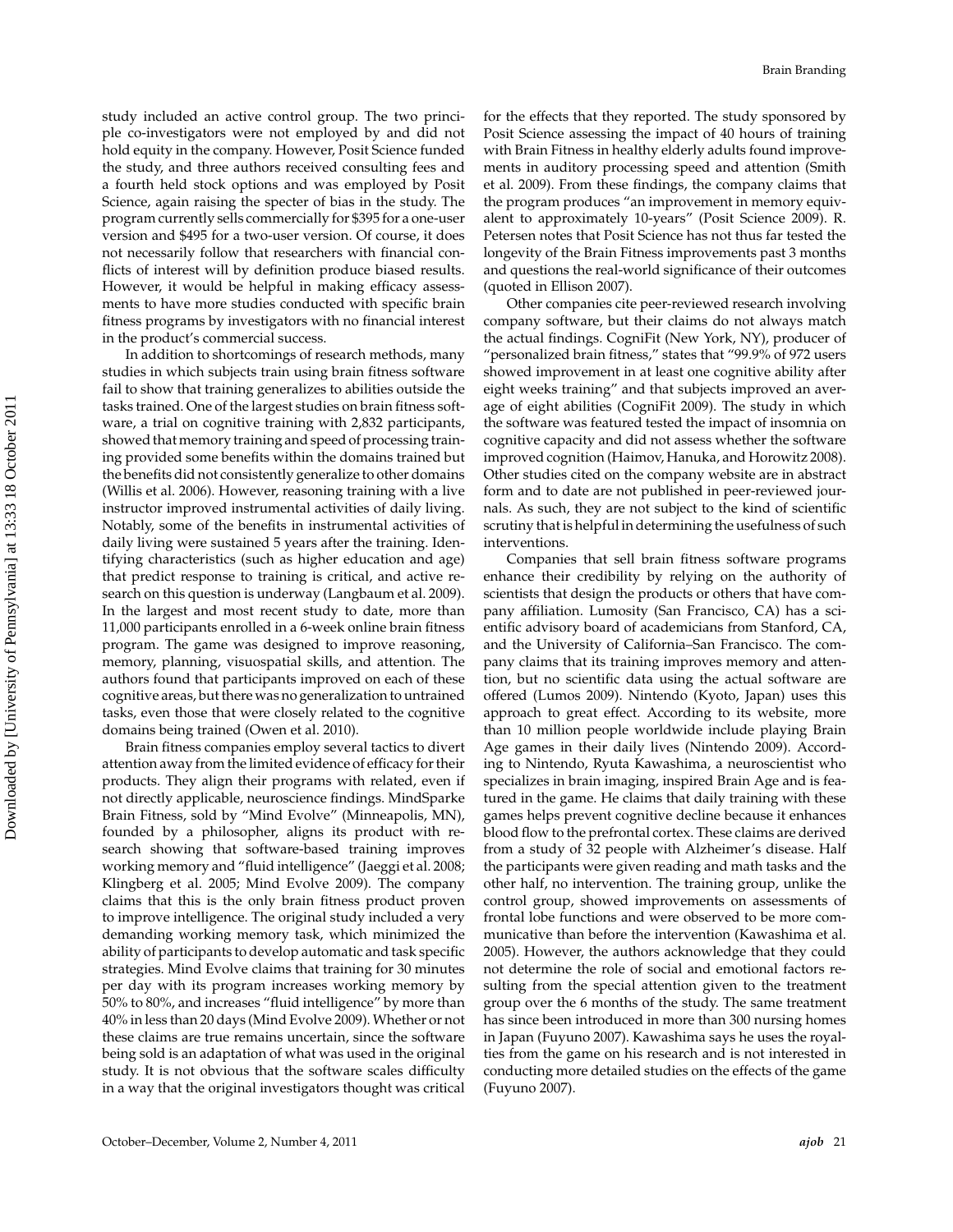In summary, brain fitness programs are examples of products that are designed with plausible scientific rationales. However, in these cases commerce has moved ahead of the science. Hypotheses that might be tested with the software are portrayed as foregone conclusions. The marketing of these products often exaggerates or misrepresents the science motivating their production. For credibility the companies rely on the authority of scientists, embellished by anecdotal testimonials. Some of these products may ultimately turn out to be effective. However, they are sold in the market before their efficacy has been established.

Many scientists might be uneasy about the fact that other entrepreneur scientists are willing to leave academia and enter the market place. Underlying this unease is the concern that they might forego basic tenets of the scientific methods in order to promote their wares. Despite this discomfort, one might reasonably ask the following question. Even if these products are not efficacious, what is the harm in them? Brain fitness programs keep older individuals occupied and can give them the sense that they are taking an active part in maintaining their health. The risks seem quite trivial compared to potential side effects of drugs. It seems reasonable that the sale of these programs would not be subject to the same regulatory scrutiny levied on pharmaceutical companies.

We would argue that it is precisely this lack of scrutiny that opens the way for companies to make claims that are not always justifiable. Furthermore, for older people with fixed incomes and limited resources, costs of several hundred dollars may not be trivial. In addition, the fact that these products might sequester the elderly away from more engaging activities might itself be of concern.

### **THE MISUSE OF NEUROSCIENCE IN THE MARKET-PLACE**

Practices that violate basic norms of scientific and clinical practices arouse considerable concern. The use of functional brain imaging to diagnose neuropsychiatric conditions exemplifies this misuse of neuroscience.

The American Psychiatric Association (APA) does not support the use of functional brain imaging for the diagnosis of neuropsychiatric illnesses in children, adolescents, or adults (American Psychiatric Association 2006), with the exception of judicious use of positron emission tomography scans in patients suspected of having dementia. Functional imaging in its current form lacks the sensitivity and specificity needed to reliably diagnose individuals with neuropsychiatric diseases. Activity patterns in normal and diseased brains often overlap. Group findings comparing mean activation patterns are not easily applied to individuals. Because psychiatric diagnoses are often classified by symptoms, classical diseases often share clinical features with other disorders. Thus, activation patterns do not sort easily into distinct clinical disorders. Clinical inferences drawn from these images often assume that the presence or absence of activation in a brain region is specific to a particular cognitive process or symptom, an assumption not

usually justified (Poldrack 2006). The status of imaging in the diagnosis of psychiatric disorders remains elusive and, at this writing, may simply be a "pipe dream" (Poldrack 2009).

Neuropsychiatric diseases can be difficult to diagnose. They rely on subjective reports and often have overlapping clinical features. Objective diagnostic modalities with high sensitivity and specificity are desirable. The marketing of the diagnostic use of brain imaging can exploit this desire. For example, the Amen Clinics (Newport Beach, CA) use SPECT imaging to help diagnose and manage many neuropsychiatric illnesses. The Amen Clinics website claims that based on their imaging, they have identified seven different types of anxiety and depression, six different types of attention deficit disorder, and five different types of obesity. Their use of imaging extends medical diagnostic considerations to help with interpersonal issues. The Amen Clinics website cites an example of a couple having marital difficulties. The husband was found to have a "swiss cheese" appearance on his SPECT scan, which led to the discovery that he was being exposed to toxins in the factory where he worked (Amen Clinics 2009c). In another example, finding decreased activity in the left temporal lobe and prefrontal cortex on the SPECT scan of a child (Amen 2009a) led the clinician to conclude that a child had impulsive aggression for which anticonvulsant and stimulant medications were prescribed. These examples of the Amen Clinics practices violate the standard of care. An adequate history and clinical examination would have revealed the relevant information and would have been sufficient to establish a rational clinical intervention. There was no reason to obtain functional neuroimaging for diagnostic purposes in these cases.

Amen Clinics, Inc., has scanned more than 50,000 patients at a cost close to \$170 million (Amen 2009b). There is no systematic analysis of whether these thousands of studies are better than treatment as usual by psychiatrists (Leuchter 2009). The Brain Imaging Council of the Society of Nuclear Medicine offered to submit Dr. Amen's analysis of a blinded set of SPECT scans to determine the effectiveness of his technique at correctly diagnosing subjects. Dr. Amen declined this offer to provide empirical support for his clinical approach (Adinoff and Devous 2010). He has been critiqued in the press by *Salon* (Burton 2008) for his practices, including making claims that Alzheimer's disease can be prevented, and by *Quackwatch* (Hall 2007) for misleading patients during informed consent by not revealing that the American Psychiatric Association has warned of potential harm with SPECT scanning for children. He has also been critiqued in the scientific literature for the dangers in his approach (Adinoff and Devous 2010): the administration of radioactive isotopes without sound clinical rationale, the treatments contingent on SPECT interpretations that lack empirical support, and the potential detraction from clinically sound treatments.

Despite these critiques, Dr. Amen adds to his public credibility by appearing on more than a thousand "blockbuster fundraising shows" for public television, shows that are not vetted for their science (Burton 2008). Even a Public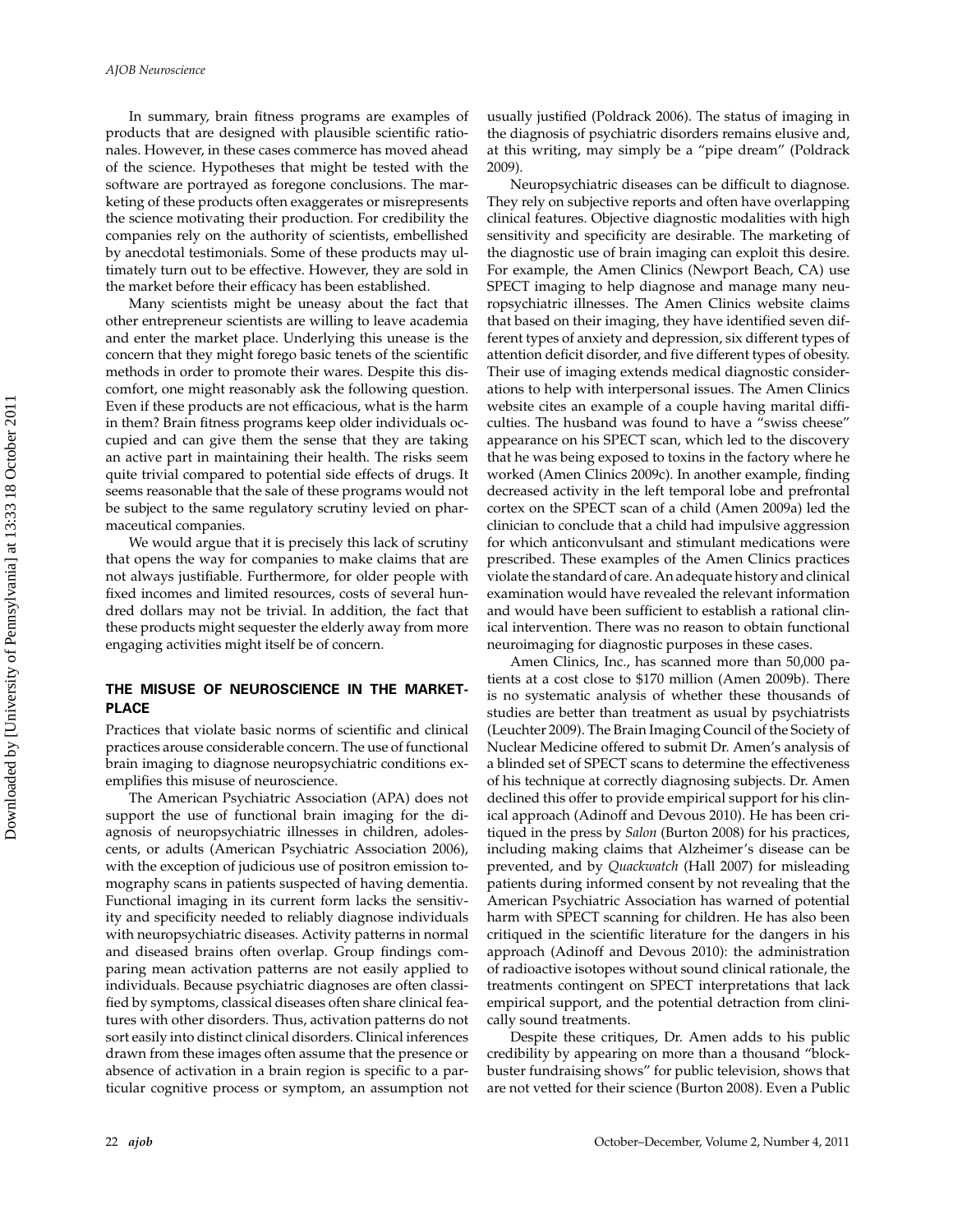Broadcasting Service (PBS) ombudsman has raised cautions about the misleading ways in which the program featuring Dr. Amen is broadcast (Getler 2008). The program is distributed to PBS by Executive Program Services and PBS does not evaluate the content of the program in any way. In response to criticisms, Joe Campbell, Vice-President of PBS Fundraising Programming, as cited in Getler (2008), stated:

One of the more confusing parts of public television is that individual stations get their programs from a variety of sources, not just from PBS. While we provide the bulk of the programs you see on your local station, many of those programs come from places like the BBC, alternative public television distributors, like American Public Television, and independent distributors. An easy way to tell if a program is from PBS is by looking for the "PBS Logo" that appears at the end of every program we distribute.

"Change Your Brain, Change Your Life" was distributed by one of those independent distributors, not by PBS. They offered the program to public television stations across the country, and the individual stations decided whether or not to use it according to their own local standards. I hope you will forward your concerns to the station(s) in your viewing area. They may not be aware of the issues you raise about the program. Thank you again for letting us know about your concerns.

To date, there has been no serious attempt by PBS to evaluate the science of shows provided by third parties and shown on its television stations.

The commercial success of the Amen Clinics appears to serve as a model approach for other companies. The Clements Clinic (Plano, TX) uses a similar strategy. In fact Dr. Clements worked in the Amen Clinics from 2006 before becoming the medical director of the clinic that bears his name in late 2008. For example, the Clements Clinic website (*The Clements Clinic*) states, "Our brain affects everything you do: how you think, how you feel and how you act. When your brain doesn't work right, you don't work right. But how can we know how your brain is functioning unless we look? Unlike other physicians, psychiatrists have not had the means to routinely look at the organ they treat—the brain. Finally, with new advanced medical technology, that is changing." The site claims that the clinic's SPECT scans enables it to evaluate areas of brain that work well, areas of the brain that work too hard and areas of the brain that do not work hard enough. It goes on to say, "Armed with these images, we can more precisely diagnose problems, target treatments and tailor therapies." Michael Uszler at DrSpectscan.com uses a similar strategy. The website claims, "After all, who would have a fracture treated without first getting an x-ray or a scan to see exactly what it look [sic] like? Makes sense, doesn't it. I'm Dr. Michael Uszler and I do brain SPECT scans on children and adults to help them literally see for themselves how their brain is working." BraininSpect.com (Silicon Valley Brain Spect Imaging, Inc.) employs a similar approach in Silicon Valley. Again, patients are paying thousands of dollars for these diagnostic procedures that insurance companies do not cover (Farah 2009). In each of these cases, with a proper clinical history and exam, it is not clear that SPECT scans add to the diagnostic utility or rationally guide treatment. At the same time, these scans subject people to unwarranted risks of radiation.

### **WHY ARE PEOPLE VULNERABLE TO BRAIN BRANDING?**

Given the concerns about brain branding, why do people buy into these claims? We suggest that three factors contribute to people's susceptibility to this kind of marketing: the allure of neuroscience, the power of images, and the potential vulnerability of patients.

#### **The Allure of Neuroscience**

People believe explanations couched in neuroscience verbiage. The persuasive power of neuroscience is evident in political commentary, marketing, and even court deliberations (Aguirre 2008; Dresser 2010; Mast and Zaltman 2005; Morse 2006). Weisberg and colleagues refers to this phenomenon as "the seductive allure of neuroscience." They reported that people find behavioral explanations with neuroscience verbiage more satisfying than those without such language, even when the neuroscience information adds nothing to the explanation (Weisberg et al. 2008). In fact, the neuroscience verbiage disproportionately impairs people's ability to detect logical flaws in bad explanations.

People find neuroscience explanations alluring for many reasons. Neuroscience language is reductionist (Trout 2008) and is appealing because it is concrete and appears technical and objective. Neuroscience descriptions are easily misconstrued as providing causal explanations, which people prefer over descriptions of covariation of complex phenomena (Brem and Rips 2000). People are also not good at judging the validity of complicated explanations (Evans 1993; Keil 2005). They accept inappropriate teleological explanations, are distracted by seductive details, and fail to recognize logical circularities (Harp and Mayer 1998; Lombrozo and Carey 2006; Rips 2002). Despite not being good at judging the quality of explanations, people overestimate their own abilities to explain complex phenomena (Keil 2003).

Thus, it appears that the appeal of seemingly causal explanations combined with an overconfidence in the validity of complex explanations probably contributes to the allure of neuroscience. This allure confers on brain branded products a sense of credibility.

#### **The Power of Pictures**

What we see is influenced by our biases, and, in turn, what we see influences our beliefs and behaviors. Pictures, more than text, affect how consumers remember or anticipate experiences with products (Braun-LaTour et al. 2004). The power of pictures converges with the allure of neuroscience in neuroimaging. Brain imaging studies have disproportionate credibility in the scientific community (Chatterjee 2005; Fellows et al. 2005) as well as with the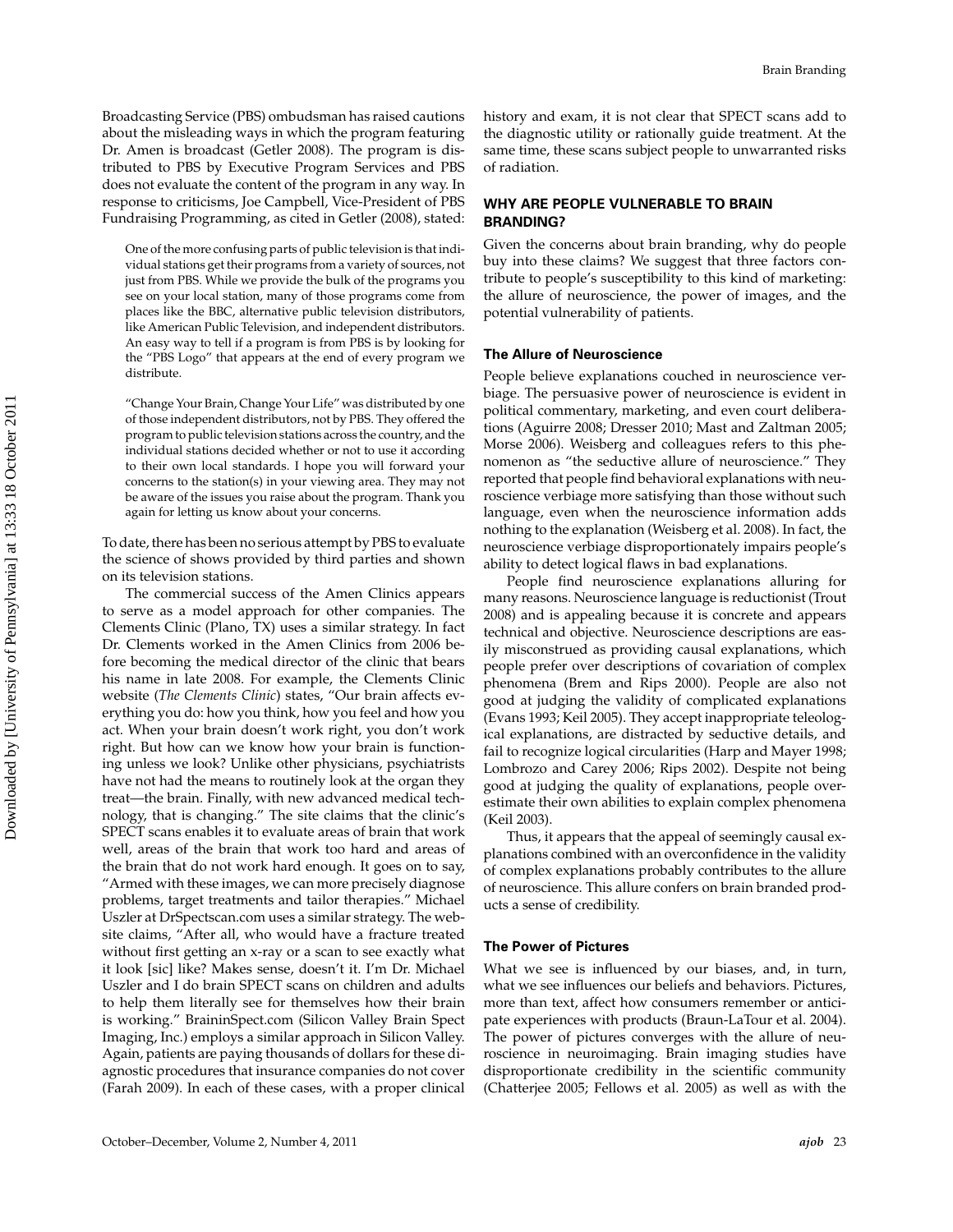public. Articles summarizing cognitive neuroscience research using brain images are rated more highly for scientific reasoning than articles with bar graphs, topographical maps, or no images (McCabe and Castel 2008). Functional images resemble other structural medical images such as xrays or magnetic resonance imaging (MRI) scans and may be viewed as pictures of an active brain, rather than as statistical maps (Henson 2005).

The press often helps dramatize the importance of brain imaging. An NPR headline proclaims, "Neuroscientist Uses Brain Scan to See Lies Form"(Temple-Raston 2007). Other press reports construe brain images as establishing causation, claiming that "brain imaging provides visual proof that acupuncture alleviates pain" (Racine, Bar-Ilan, and Illes 2005) or "School bullies—Is the Amygdala to Blame?"(Malka 2008). A study of 132 press articles on functional MRI (fMRI) published between 1994 and 2004 found that two-thirds of articles made no mention of limitations of fMRI methods (Racine, Bar-Ilan, and Illes 2006). The dramatic pronouncements made in press articles combined with vivid brain pictures contribute to people's belief that functional brain images reveal more than they do.

#### **Vulnerability of Patients**

While the allure of neuroscience and the power of pictures can bias most people's ability to judge complex explanations, these factors take on added force in patients and caregivers who are confronted with difficult health care decisions. In this context, lack of control and desire for a particular outcome can further push patients into believing claims made by brain brands.

People tend to evaluate evidence in a way that confirms their prior beliefs (Nickerson 1998). Lord found that people evaluating evidence for and against the deterrent effects of capital punishment were apt to accept evidence that validated their existing views at face value and to be critical of disconfirming evidence (Lord 1979). Furthermore, participants' attitudes become more extreme in the direction of their initial point of view when presented with mixed evidence (Miller 1993). These observations raise the possibility that physicians and patients who wish to believe in the accuracy of diagnostic technologies or the efficacy of therapeutic interventions might be inclined to believe in the claims being made even when these claims are inadequately supported or the evidence is mixed.

People with chronic diseases have limited control over their illnesses (Ackerman 1982). Their symptoms may be unpredictable and treatments limited. Regardless of the condition of their health, people who lack a sense of control are disposed to infer causes where there are none. Whitson and colleagues (Whitson and Galinsky 2008) showed that healthy participants who lacked control were more likely to form false correlations from stock market data, develop conspiracy beliefs, and make superstitious causal connections. Patients with limited control over the course of their diseases might be similarly disposed to believe unwarranted causal claims when facing the promises of brain brands.

#### **CONCLUSION**

As neuroscience advances, the gap between scientific and clinical knowledge and public understanding widens. Scientists have a responsibility to communicate science to the public and offer antidotes to the press' tendencies to simplify, exaggerate, and dramatize findings. Clinicians have a responsibility to guide patients making important health care decisions that involve a biological understanding of mind. These responsibilities are particularly important because the allure of neuroscience, the power of brain images, and patients' conditions and desires make them especially vulnerable to the claims of the brain brands.

Clinicians should be vigilant when scientific and commercial enterprises combine. They should be concerned when neuroscience is used prematurely and when it is misused to sell diagnostic or therapeutic products. Independently conducted peer-reviewed research in support of diagnostic utility or therapeutic efficacy remains the gold standard. Considering that many brain brand products fall short of this standard, what might clinicians suggest that buyers bear in mind? Buyers should be wary of brain brands that rely on the scientific authority of individuals with financial interests in the company. They should be wary when products emphasize anecdotes, testimonials, and press releases, and are adorned with pretty pictures. When such marketing practices are evident, products deserve further scrutiny. Does the seller frame unproven hypotheses as foregone conclusions? Does the seller misrepresent the science behind the product? Does the use of the product violate the basic norms of clinical practice? Sensitivity to such questions will help physicians better advocate for the responsible care of their patients, and will help patients be better and more critical consumers of health care technologies.

#### **REFERENCES**

Ackerman, T. 1982. Why doctors should intervene. *Hasting Report* 12(August): 14.

Adinoff, B., and M. Devous. 2010. Scientifically unfounded claims in diagnosing and treating patients. *American Journal of Psychiatry* 167(5): 598.

Aguirre, G. K. 2008. The political brain. *Cerebrum* September 12. Available at: http://www.dana.org/news/cerebrum/detail.aspx? id=13242

Amen Clinics. 2009a. *Aggression*. Amen Clinics. Available at: http://www.amenclinics.com/clinics/information/ways-wecan-help/aggression/

Amen Clinics. 2009b. *Meet Daniel G. Amen, MD*. Available at: http://www.amenclinics.com/meet-dr-amen/

Amen Clinics 2009c. *Marital problems. Amen Clinics*. Available at: http://www.amenclinics.com/clinics/information/ways-wecan-help/marital-problems/

American Psychiatric Association. 2006. *Practice guidelines for the treatment of psychiatric disorders compendium*. American Psychiatric Association. Available at: http://www.psychiatryonline. com/pracGuide/pracGuideTopic 1.aspx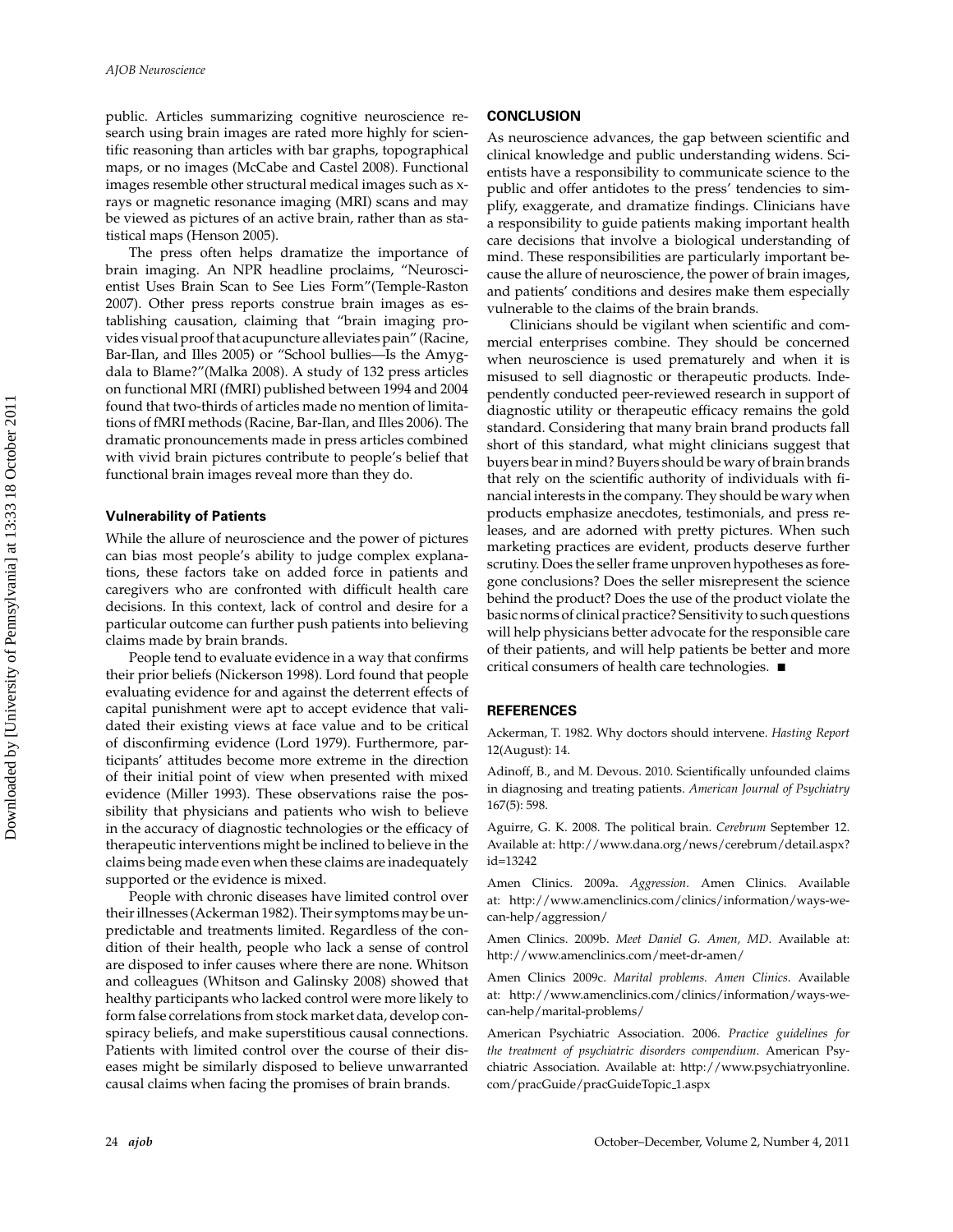Bekelman, J. E., Y. Li, and C. P. Gross. 2003. Scope and impact of financial conflicts of interest in biomedical research: A systematic review. *Journal of the American Medical Association* 289(4): 454–465.

Blumenthal, D. 2003. Academic-industrial relationships in the life sciences. *New England Journal of Medicine* 349(25): 2452–2459.

Braun-LaTour, K. A., M. S. LaTour, J. E. Pickrell, and E. F. Loftus. 2004. How and when advertising can influence memory for consumer experience. *Journal of Advertising* 33(4): 7–25.

Brem, S. K., and L. J. Rips. 2000. Explanation and evidence in informal argument. *Cognitive Science* 24(4): 573–604.

Burton, R. 2008. *Brain scam. Why is PBS airing Dr. Daniel Amen's selfproduced inomercial for ther prevention of Alzheimer's disease?* Available at: http://www.salon.com/life/mind reader/2008/05/12/ daniel amen

Campbell, E. G., R. L. Gruen, J. Mountford, L. G. Miller, P. D. Cleary, and D. Blumenthal. 2007. A national survey of physician–industry relationships. *New England Journal of Medicine* 356(17): 1742–1750.

Chatterjee, A. 2005. A madness to the methods in cognitive neuroscience? *Journal of Cognitive Neuroscience* 17: 847–849.

Chin-Dusting, J., J. Mizrahi, G. Jennings, and D. Fitzgerald. 2005. Finding improved medicines: The role of academic-industrial collaboration. *Nature Reviews Drug Discovery* 4(11): 891–897.

Chren, M.-M., and C. S. Landefeld. 1994. Physicians' behavior and their interactions with drug companies: A controlled study of physicians who requested additions to a hospital drug formulary. *Journal of the American Medical Association* 271(9): 684–689.

ClinicalStudyResults. 2010. ClinicalStudyResults.Org. Available from http://www.clinicalstudyresults.org/

CogniFit. 2009. *CogniFit data tracks improved brain fitness for 99.9% of users*. October 5. Available from http://www.cognifit.com/pressreleases/cognifit-data-tracks-improved-brain-fitness-999-users

Collier, R. 2009. Prevalence of ghostwriting spurs calls for transparency. *Canadian Medical Association Journal* 181(8): E161–E162.

Connell, C. M., J. S. Roberts, and S. J. McLaughlin. 2007. Public opinion about Alzheimer disease among blacks, hispanics, and whites: Results from a national survey. *Alzheimer Disease & Associated Disorders* 21(3): 232–240 10.1097/WAD.0b013e3181461740.

Cosgrove, L., H. J. Bursztajn, S. Krimsky, M. Anaya, and J. Walker. 2009. Conflicts of interest and disclosure in the american psychiatric association's clinical practice guidelines. *Psychotherapy and Psychosomatics* 78(4): 228–232.

Cosgrove, L., S. Krimsky, M. Vijayaraghavan, and L. Schneider. 2006. Financial ties between DSM-IV panel members and the pharmaceutical industry. *Psychotherapy and Psychosomatics* 75(3): 154–160.

Dorsey, E. R., P. Vitticore, J. De P. Roulet, et al. 2006. Financial anatomy of neuroscience research. *Annals of Neurology* 60(6): 652–659.

Dresser, R. 2010. Brain imaging and courtroom deception. 2010. *Hastings Report* 40(November–December): 7–8.

Ellison, K. 2007. Video games vs. the aging brain. *Discover Magazine*. Available at: http://discovermagazine.com/2007/may/theelastic-brain

Evans, J. St. B. T., S. E. Newstead, and R. M. J. Byrne. 1993. *Human reasoning: The psychology of deduction*. Hove, UK: Psychology Press.

Farah, M. J. 2009. A picture is worth a thousand dollars. *Journal of Cognitive Neuroscience* 21(4): 623–624.

Fellows, L. K., A. S. Heberlein, D. A. Morales, G. Shivde, S. Waller, and D. H. Wu. 2005. Method matters: An empirical study of impact in cognitive neuroscience. *Journal of Cognitive Neuroscience* 17(6): 850–858.

Flanagin, A., L. A. Carey, P. B. Fontanarosa, et al. 1998. Prevalence of articles with honorary authors and ghost authors in peerreviewed medical journals. *Journal of the American Medical Association* 280(3):222–224.

Fuyuno, I. 2007. Brain craze. *Nature* 447(7140): 18–20.

Getler, M. 20008. *Caution: That program may not be from PBS*. Available from: http://www.pbs.org/ombudsman/2008/05/ caution\_that\_program\_may\_not\_be\_from\_pbs.html.

Goldstein, J. 2009. New Pharma guidelines: No ghostwriting, more public info. *Wall Street Journal: Health Blog*, September 30. Available at: http://blogs.wsj.com/health/2009/09/30/new-pharmaguidelines-no-ghostwriting-more-public-info/?mod=yahoo hs

Gøtzsche, P. C., J. P. Kassirer, K. L. Woolley, E. Wager, A. Jacobs, A. Gertel, and C. Hamilton. 2009. What should be done to tackle ghostwriting in the medical literature?*PLoSMedicine* 6(2): e1000023.

Haimov, I., E. Hanuka, and Y. Horowitz. 2008. Chronic insomnia and cognitive functioning among older adults. *Behavioral Sleep Medicine* 6(1): 32–54.

Hall, H. 2007. *A skeptical view of SPECT scans and Dr. Daniel Amen*. Available from: http://www.quackwatch.org/06Research Projects/amen.html

Harp, S. F., and R. E. Mayer. 1998. How seductive details do their damage: A theory of cognitive interest in science learning. *Journal of Educational Psychology* 90(3): 414–434.

Harris, G. 2009. Pfizer pays \$2.3 billion to settle marketing case. *New York Times* September 3: B4.

Harris, G. 2009. Pharmaceutical representatives do influence physician behaviour. *Family Practice* 26(3): 169–170.

Henson, R. 2005. What can functional neuroimaging tell the experimental psychologist? *Quarterly Journal of Experimental Psychology Section A: Human Experimental Psychology* 58(2): 193–233.

Jaeggi, S. M., M. Buschkuehl, J. Jonides, and W. J. Perrig. 2008. Improving fluid intelligence with training on working memory. *Proceedings of the National Academy of Sciences USA* 105(19): 6829– 6833.

Kawashima, R., K. Okita, R. Yamazaki, et al. 2005. Reading aloud and arithmetic calculation improve frontal function of people with dementia. *Journals of Gerontology Series A: Biological Sciences and Medical Sciences* 60(3): 380–384.

Keil, F. C. 2003. Folkscience: Coarse interpretations of a complex reality. *Trends in Cognitive Sciences* 7(8): 368–373.

Keil, F. C. 2005. Explanation and understanding. *Annual Review of Psychology* 57(1): 227–254.

Kitabatake, Y., K. A. Sailor, G.-l. Ming, and H. Song. 2007. Adult Neurogenesis and hippocampal memory function: New cells, more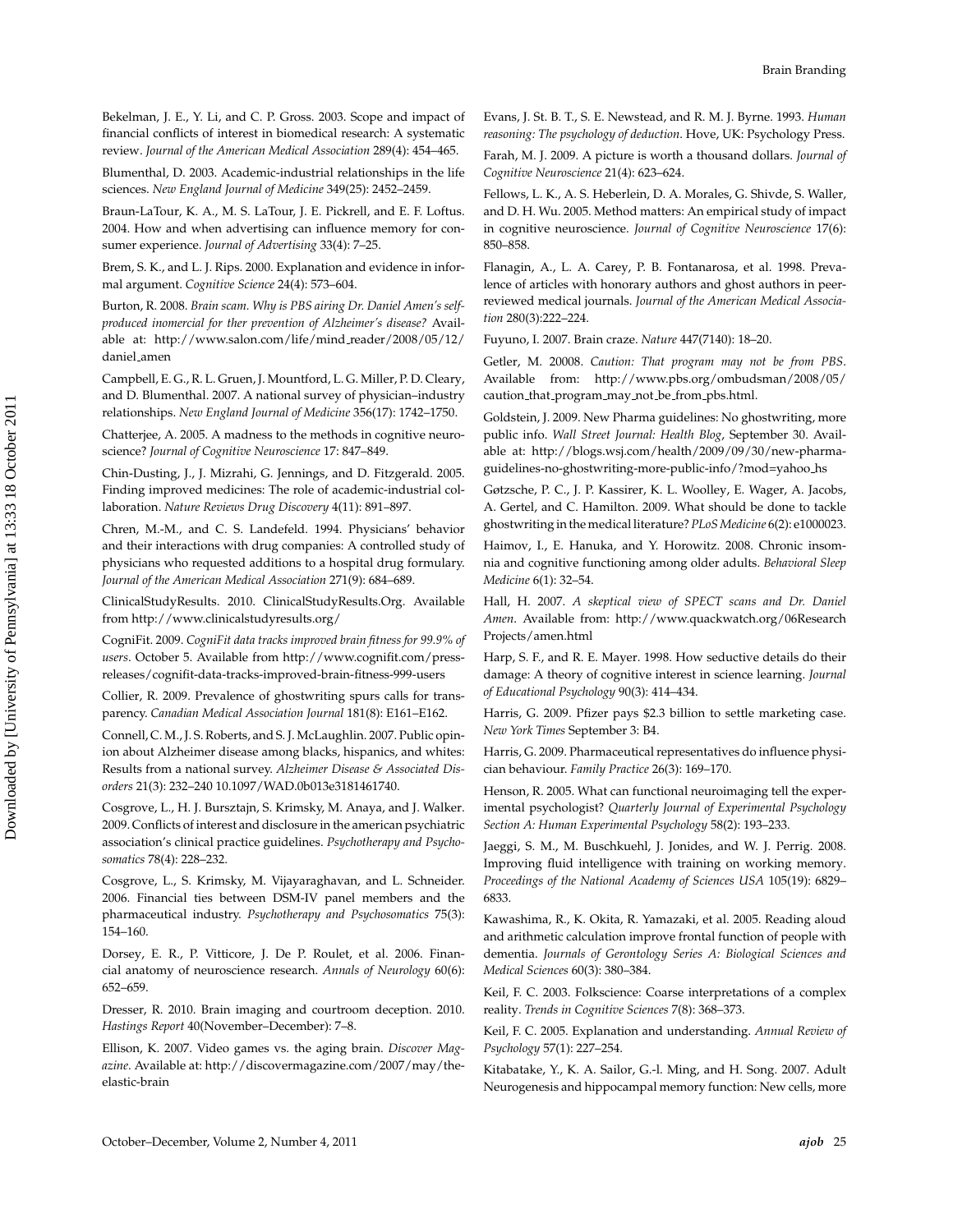plasticity, new memories? *Neurosurgery Clinics of North America* 18(1): 105–113.

Klingberg, T., E. Fernell, P. Olesen, et al. 2005. Computerized training of working memory in children with ADHD—A randomized, controlled trial. *Journal of the American Academy of Child and Adolescent Psychiatry* 44: 177–186.

Langbaum, J. B. S., G. W. Rebok, K. Bandeen-Roche, and M. C. Carlson. 2009. Predicting memory training response patterns: Results from ACTIVE. *Journals of Gerontology Series B: Psychological Sciences and Social Sciences* 64B(1): 14–23.

Leuchter, A. F. 2009. Healing the hardware of the soul: Enhance your brain to improve your work, love, and spiritual life. *American Journal of Psychiatry* 166(5): 625.

Lexchin, J., L. A. Bero, B. Djulbegovic, and O. Clark. 2003. Pharmaceutical industry sponsorship and research outcome and quality: Systematic review. *British Medical Journal* 326(7400): 1167–1170.

Lie, D. C., H. Song, S. A. Colamarino, G.-l. Ming, and F. H. Gage. 2004. Neurogenesis in the adult brain: New strategies for central nervous system diseases. *Annual Review of Pharmacology and Toxicology* 44 (1): 399–421.

Lombrozo, T., and S. Carey. 2006. Functional explanation and the function of explanation. *Cognition* 99(2): 167–204.

Lord, C. G., L. Ross, and M. R. Lepper. 1979. Biased assimilation and attitude polarization: The effects of prior theories on subsequently considered evidence. *Journal of Personality and Social Psychology* 37(11): 2098–2109.

Lumos. 2009. *Brain games and exercises*. Lumosity. Available at: http://www.lumosity.com/info/science/results

Lynch, Z. 2009. Neurotechnology industry 2009 report. *Neuroinsights* 2009. Available at: http://www.researchandmarkets. com/reports/997270 (accessed October 6, 2009).

Mahncke, H. W., B. B. Connor, J. Appelman, et al. 2006. Memory enhancement in healthy older adults using a brain plasticity-based training program: A randomized, controlled study. *Proceedings of the National Academy of Sciences USA* 103(33): 12523–12528.

Malka, M. E. 2008. *School bullies—Is the amygdala to blame?* Available at: http://brainblogger.com/2008/11/17/school-bullies-isthe-amygdala-to-blame/

Mast, F. W., and G. Zaltman. 2005. A behavioral window on the mind of the market: An application of the response time paradigm. *Brain Research Bulletin* 67(5): 422–427.

Maxwell, R., and S. Eckhardt. 1990. *Drug discovery: A casebook and analysis*. Clifton, NJ: Humana Press.

McCabe, D. P., and A. D. Castel. 2008. Seeing is believing: The effect of brain images on judgments of scientific reasoning. *Cognition* 107(1): 343–352.

Mello, M. M., D. M. Studdert, and T. A. Brennan. 2009. Shifting terrain in the regulation of off-label promotion of pharmaceuticals. *New England Journal of Medicine* 360(15): 1557–1566.

Miller, A. G., J. W. McHoskey, C. M. Bane, et al. 1993. The attitude polarization phenomenon: Role of response measure, attitude extremity and behavioral consequences of reported attitude change. *Journal of Personality and Social Psychology* 64(4): 561–574.

Mind Evolve, LLC. 2009. *Mind Sparke Brain Fitness Pro—Benefits, features, purchase 2009*. Available from: http://mindsparke.com/ brain fitness pro.php?id=tour (accessed October 5, 2009).

Mind Evolve, LLC. 2009. *Mind Sparke Brain Fitness Pro—Science 2009*. Available from: www.mindsparke.com/science.php (accessed October 5, 2009).

Moore, D. A., L. L. Tanlu, and M. H. Bazerman. 2010. Conflict of interest and the intrusion of bias. *Judgment and Decision Making* 5: 37–53.

Morse, S. 2006. Brain overclaim syndrome and criminal responsibility: A diagnostic note. *Ohio State Journal of Criminal Law* 3: 397– 412.

Mowatt, G., L. Shirran, J. M. Grimshaw, et al. 2002. Prevalence of honorary and ghost authorship in *Cochrane Reviews*. *Journal of the American Medical Association* 28 (21): 2769–2771.

Neurotechnology Industry Organization. 2010. *NIO: Neurotechnology Industry Organization*. Available at: http://www. neurotechindustry.org/home.html

Nickerson, R. S. 1998. Confirmation bias: A ubiquitous phenomenon in many guises. *Review of General Psychology* 2(2): 175– 220.

Nintendo. 2009. *Nintendo financial results briefing for fiscal year ended March, 2009*. Available at: http://www. nintendo.co.jp/ir/en/library/events/090508/index.html

Owen, A. M., A. Hampshire, J. A. Grahn, R. Stenton, S. Dajani, A. S. Burns, R. J. Howard, and C. G. Ballard. 2010. Putting brain training to the test. *Nature*, 465, 775–778.

Papp, Kathryn V., Stephen J. Walsh, and Peter J. Snyder. 2009. Immediate and delayed effects of cognitive interventions in healthy elderly: A review of current literature and future directions. *Alzheimer's and Dementia* 5(1): 50–60.

Poldrack, R. A. 2009. *Neuroimaging: Seperating the promise from the pipe dreams*. Dana Foundation. Available at: http://216. 91.191.115/news/cerebrum/detail.aspx?id=22220

Poldrack, R. 2006. Can cognitive processes be inferred from neuroimaging data? *Trends in Cognitive Sciences* 10(2): 59–63.

Posit-Science. 2009. *The impact study*. Available at: http://www. positscience.com/science/detailed-information/studies-results/ studies-cognitive-interventions/impact-study%20

Racine, E., O. Bar-Ilan, and J. Illes. 2005. fMRI in the public eye. *Nature Review Neuroscience* 6(2): 159–164.

Racine, E., O. Bar-Ilan, and J. Illes. 2006. Brain imaging: A decade of coverage in the print media. *Science Communication* 28(1): 122– 143.

Radley, D. C., S. N. Finkelstein, and R. S. Stafford. 2006. Offlabel prescribing among office-based physicians. *Archives of Internal Medicine* 166(9): 1021–1026.

Ridker, P. M., and J. Torres. 2006. Reported outcomes in major cardiovascular clinical trials funded by for-profit and not-for-profit organizations: 2000–2005. *Journal of the American Medical Association* 295(19): 2270–2274.

Rips, L. J. 2002. Circular reasoning. *Cognitive Science* 26: 767– 795.